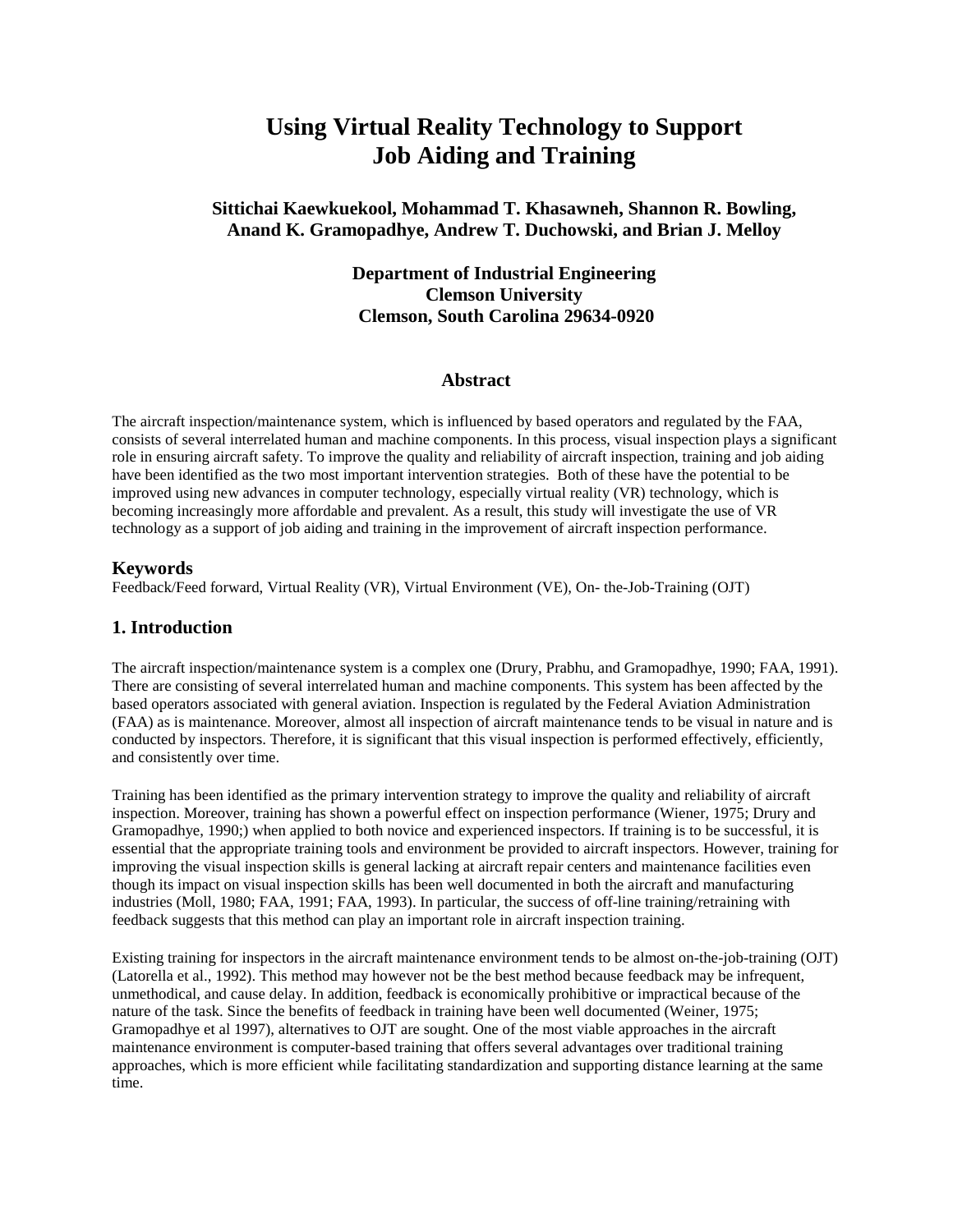## **2. Using Computer for Training**

With the computer technology becoming cheaper, the future will bring an increase application of advanced technology to training. In the domain of visual inspection, the earliest efforts using off-line inspection training were reported by Czaja and Drury (1981), who used keyboard characters to develop a computer simulation of a visual inspection task. To study inspection performance in laboratory setting, other researches have used similar simulations. Latorella et al (1992) and Gramopadhye, Drury and Sharit (1994) have used low fidelity inspection simulators with computer-generated images to develop off-line inspection training programs for inspection tasks. Similarly, Drury and Chi-Fen (1995) studied human performance using a high fidelity computer simulation of a PCB inspection task. The use of computer-based simulators for aircraft inspection training has a short but rich history (Latorella et al., 1992; Gramopadhye et al., 1994; Gramopadhye et al., 1996; Blackmon et al., 1996 Nickles et al., 2001). The most advanced and recent example being the Automated System of Self Inspection for Specialized Training (ASSIST), a training program developed using task analytic methodology and featuring s PC-based aircraft inspection simulator where an image of a task an airframe is presented to the user for inspection (Gramopadhye et al., 2000). All system users interact through a user-friendly interface, which capitalizes on graphical user interface technologies and human factor research on information presentation, ease of use, and information utilization.

The results of a follow-up study conducted to evaluate the usefulness and transfer effects of ASSIST were encouraging as to the effectiveness of computer-based inspection training, specifically in improving performance indicated by high scores on various usability measures (FAA, 2000; Gramopadhye et al., 2000). The advantages of ASSIST have been seen through usability evaluation, performance evaluation, and post training evaluation. Even though there were some advantages, the simulator is limited by its personal computer (PC) based technology. It lacks realism as it uses only two-dimensional section images of airframe structures and does not provide a holistic view of the aircraft cargo bay. Moreover, the inspectors are not immersed in the environment, and, therefore, they do not perceive the same look and feel of conducting an actual inspection. To address these limitations, virtual reality (VR) technology has been proposed as a solution, and in response a high fidelity virtual reality based inspection simulator has been developed (Duchowski et al., 2000).

## **3. Virtual Reality (VR)**

Virtual reality, described by several researchers (Kalawsky, R.S, 1993; Burdea et al., 1994; Durlach et al., 1995; Heim M., 1998), is most applicably defined as immersive, interactive, multi-sensory, viewer-centered, threedimensional computer-generated environments and the combination of technologies required building them (Cruz-Neira, 1993). As these definitions suggest, creating a virtual environment (VE) requires immersing humans into a world completely generated by a computer. The human user becomes a real participate in the real world, interacting and manipulating virtual objects. Therefore, human performance is one of the most important considerations in defining the requirements for a virtual environment. During human-computer interaction, abstract values such as ease of use, ease of learning, presence and user comfort become significant (Roy, S.K., 1993). For virtual environments presence, the subjective experience of being in one place or environment even when one is physically situated in another (Singer et al., 1996), becomes the most important measure.

This concept of experiencing "presence" as a normal awareness of attention phenomenon is based on the interaction between external stimuli and immersion factors. Fully immersed observers perceive that they are interacting directly or remotely with the environment. Thus, presence become a subjective sensation or mental manifestation that is not easily amenable to objective physiological definition and measurement, with its strength varying both as a function of individual differences, traits, and abilities and the characteristics of VE. The success of using VR as a tool for training and job aiding, therefore, is highly dependent on the degree of presence experienced by the users of the virtual reality environment. In this essence, it is critical to measures the degree of presence of the VR simulator to support training. If the VR simulator is to be proposed as a solution for off-line training, it is essential that this environment accurately mimic the real world as perceived by the user or trainee. Only then can the effects of training be expected to transfer from the VR environment to the real world.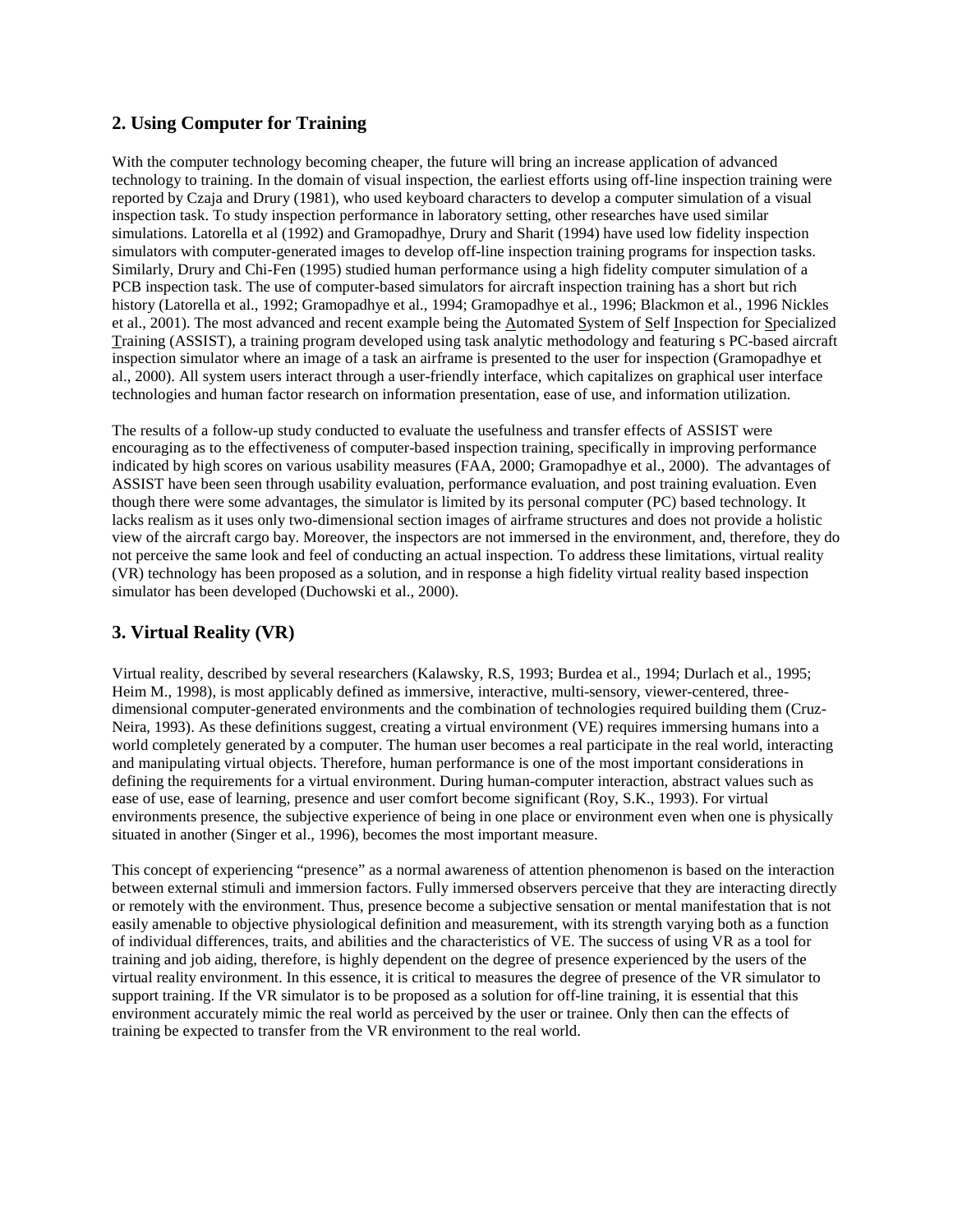The results of using VR to perform experiments at Clemson University indicated that the inspectors performance were improved and successful. Analysis of the correlation revealed that the subjects who experienced a sense of involvement in real world experiences also felt involved in the VR experienced. In addition, the subjects who experienced high involvement in the simulator felt that their experiences were as natural as the real world ones. The interface quality and the naturalness of the environment were also significantly correlated, indicating a high level of interface quality in the simulator. Also, the mental and physical state of the person and the tendency to avoid distractions while performing a particular task, that is, "being focused", did not affect the performance of the subjects on the assigned inspection task. Figure 1 shows the physical features of the real aircraft cargo bay.



Figure 1. Aircraft cargo bay physical environment

The performance measures (search time, stopping time, defect detection accuracy and incremental stooping time) and process measures (number of fixations, percentage area covered and fixation times) were analyzed. The results showed improvement in inspection performance by improving speed and accuracy after training. The performance group after receiving outcome information during the training session improved inspection performance by reducing search time and stopping time, and increasing detection accuracy. This reinforces the finding from other studies (Parkes and Rennocks, 1971; Czaja and Drury, 1981; Micalizzi and Goldbegr, 1989) that outcome or performance feedback enhances performance.

The cognitive feedback group received task information in visual and statistical form. This change in search strategy helped subjects in the cognitive feedback group to reduce the search time but increased the stopping time and there was a considerable improvement in the accuracy with an increase in detection accuracy. Higher stopping times and a larger number of fixations showed that to compensate for the lack of performance feedback information and its potential for influencing the effectiveness and efficiency of their search strategy. Without the performance feedback, subjects were not completely able to realize the impact of strategy changes on inspection performance, thus degradation in search efficiency with higher stopping times improved search accuracy.

As a result, it can be concluded that the use of the VR system provided crucial information to training. Moreover, it was favored over the existing PC based ASSIST system. Therefore, it seems that the VR system has the potential to be used as an off-line training tool for aircraft visual inspection tasks. The use of the VR based inspection environments will facilitate conducting controlled studies off-line, and aid in understanding human performance in aircraft inspection.

## **4. Aiding Tools**

Even though VR has shown significance in improving inspection performance, training programs are still one of many considerations in any attempt to improve inspectors' performance. Training for inspection has been found to be universally beneficial in improving inspection performance both for experienced and novice inspectors. However, the use of analytically based training strategies in the aircraft maintenance industry is limited. Although a wealth of laboratory data has been gathered on training and learning, the application of this knowledge to inspection in the aircraft maintenance domain is an expectation rather than a rule. Researchers still do not know how the various training methods can be integrated into a well-designed training program to improve inspection performance. The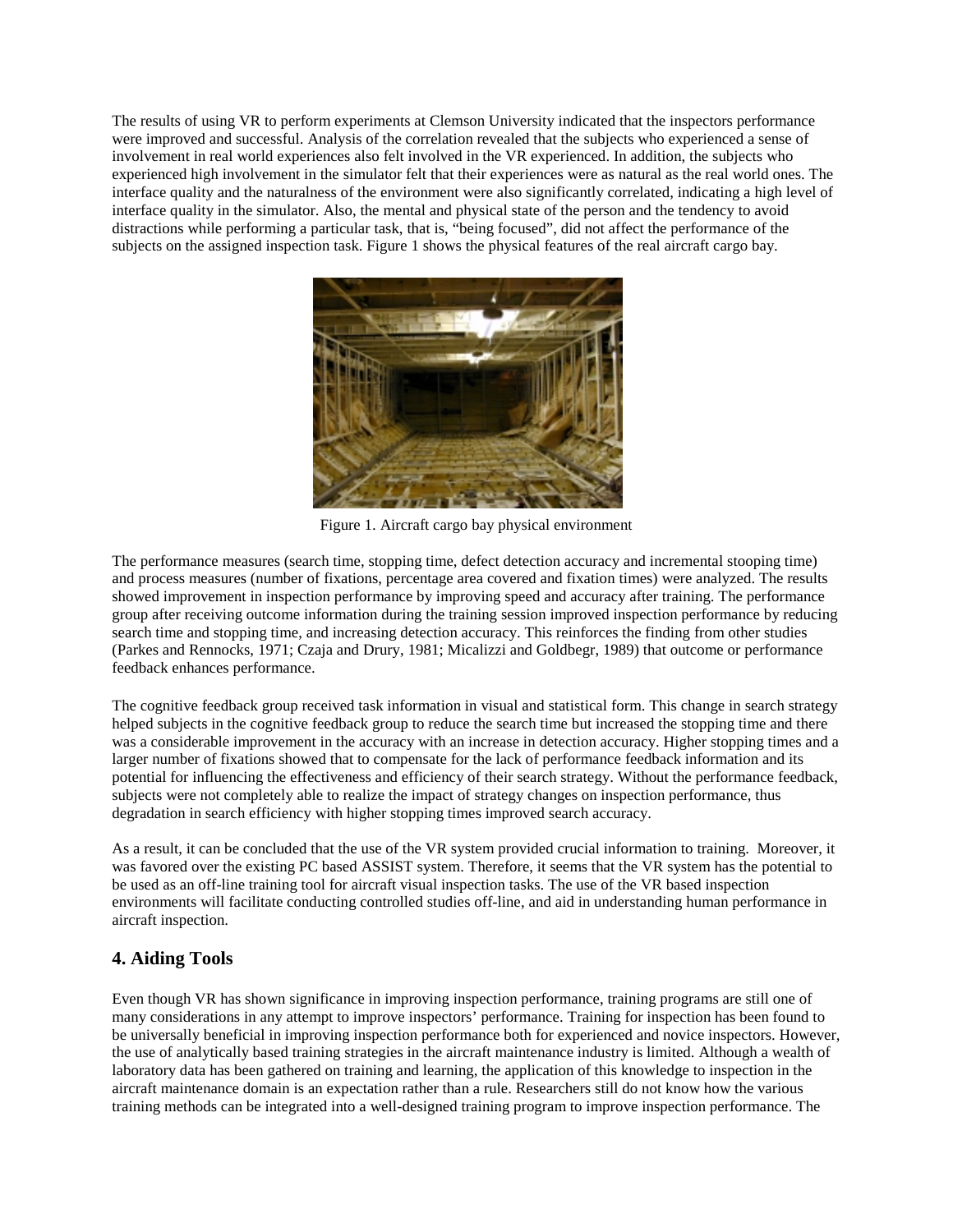questions arise on what kind of training is appropriate to improve inspection performance. The VR environment will help us in conducting studies that investigate the effect of using job-aiding tools during training. Figure 2 shows the use of a virtual flashlight in virtual environment of the aircraft cargo bay that has been developed at the VR lab at Clemson University.



Figure 2. The virtual environment of the aircraft cargo bay.

In the real world, inspectors have to perform tasks under several conditions (e.g. dark area, narrow area or angle of aircraft cargo bay). Under these situations, aiding tools become of great importance for inspectors to better perform their tasks. Moreover, a large but critical component of inspector's work is extremely procedural (e.g. includes the use of tools, writing up non-routine card, looking up information in manuals and following procedures, etc). Although some of these activities are extremely procedural in nature, evidence exists to lack of adherence to those procedures when conducting inspection. This has often resulted in incorrect maintenance actions, incidences and accidents. The performance on this activity can be improved through training and through the use of job-aids. The VR environment will help us in conducting studies to identifying the appropriate mix of training strategies and job aids to improvement performance on procedural tasks, which will be the focus of our research.

## **5. Conclusion**

Training has been identified as the primary intervention strategy to improve the quality and reliability of aircraft inspection. Therefore, the main objective of this paper is to review and evaluate the use of virtual reality technology as a job-aiding and training tool in the aircraft maintenance industry. The paper discusses the use of computer based tools for training, and describes how virtual reality technology can be used to support training and improve inspection performance.

## **Biographical Sketch**

*Sittichai Kaewkuekool* is a PhD student in the Department of Industrial Engineering at Clemson University. He received his B.S. in Production Technology Education from King Mongkut's Institute of Technology, Thonbui, Thailand, and M.S. in Industrial Engineering from the University of Miami, FL. His research focus is in the use of advanced technology systems for improving human performance in quality control systems.

*Mohammad T. Khasawneh* is a PhD student in the Department of Industrial Engineering at Clemson University. He received his B.S. and M.S. in Mechanical Engineering from Jordan University of Science and Technology, Jordan. His research interests are in the development of advanced technology to solve interesting human-machine systems design problems, and modeling humans in process and quality control systems. He is a member of the Institute of Industrial Engineers and the Human Factors and Ergonomics Society.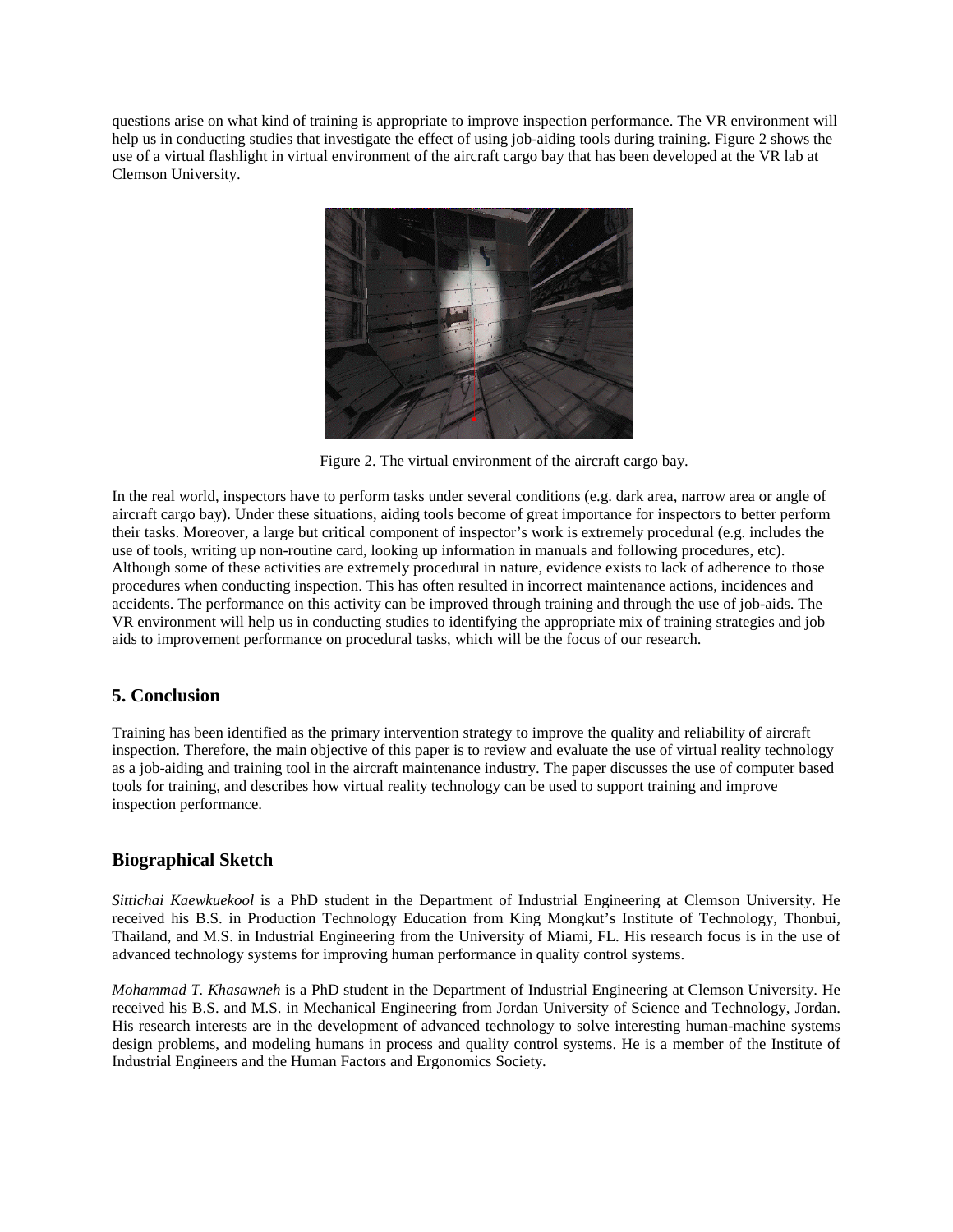*Shannon R. Bowling* is a PhD student in the Department of Industrial Engineering at Clemson University. He received his B.S. in Electrical Engineering Technology from Bluefield State College, WV, and M.S. in Quality Management from East Tennessee State University. His research focus is in the use of advanced technology systems for improving human performance in the aircraft maintenance industry.

*Dr. Anand K. Gramopadhye* is professor of Industrial Engineering at Clemson University, South Carolina and associate editor of the International Journal of Industrial Ergonomics. His research is focused in the areas of modeling humans in quality and process control systems, inspection, aviation human factors and issues related to the use of advanced technology in solving human-machine systems design problems in aviation and manufacturing systems. He has published over 100 papers on the above topical areas and his research has been funded by various private and federal sources. He is a member of IIE, ASQ and HFES.

*Dr. Andrew T. Duchowski* is an assistant professor in the Department of Computer Science at Clemson University, South Carolina. He received his B.Sc. and Ph.D. degree in computer science from Simon Fraser University, Burnaby, Canada, and Texas A&M University, College Station, TX, respectively. His research and teaching interests include visual attention and perception, eye movements, computer vision, graphics, and virtual environments.

*Dr. Brian J. Melloy* is an Associate Professor in the Department of Industrial Engineering at Clemson University and a registered Professional Engineer. His area of specialization is applied operations research, with a research emphasis in visual inspection. He is currently developing mathematical models for the purpose of predicting visual search outcomes in the inspection of commercial aircraft and reusable space vehicles. Both this research, and his prior research in visual inspection, have been disseminated in numerous publications and have been supported by the government and private sectors. He is a member of the American Society for Quality, the Institute of Industrial Engineers and the Institute for Operations Research and the Management Sciences.

#### **6. References**

- 1. Burdea, G. and Coiffet, P. (1994). Virtual Reality Technology, John Wiley Sons, Inc., New York.
- 2. Czaja, S.J. and Drury, C.G., (1981). Training programs for inspection, Human Factors
- *3.* Drury, C. G., and Chi, C.F. (1995). A test of economic models of stopping policy in visual search. *IIE Transactions*
- 4. Drury, C. Prabhu, P. V. and Gramopadhye, A. Training for visual search, In Proceedings of the 3 *rd* FAA Meeting on Human Factors in Aircraft Maintenance and Inspection: Training Issues. Atlantic City, New Jersey. 1990.
- 5. Drury, C.G and Gramopadhye, A.K., Training in Visual Inspection, Proceedings on the Third International Symposium on Human Factors in Aircraft Maintenance and Inspection, FAA, Washington, D.C., 1990.
- 6. Duchowski, A.T., Shivashankaraiah, V., Rawls, T., Gramopadhye, A.K., Melloy, B., Kanki, B. (2000). Binocular Eye Tracking in Virtual Reality for Inspection Training. In *Eye Tracking Research &Applications Symposium* (Palm Beach Gardens, FL, '00), ACM. (To appear)
- 7. FAA (1991) Human Factors in Aviation Maintenance-Phase 1, Progress Report, DOT/FAA/AM-91-16.
- 8. FAA (1993) Human Factors in Aviation Maintenance-Phase Three, Volume 1 Progress Report, DOT/FAA/AM-93-15.
- 9. Federal Aviation Administration (FAA), (2000). Using ASSIST for Aircraft Inspection Training: Performance and Usability Analysis. Technical Report submitted to the Biomedical and Behavioral Sciences Division, Washington DC 20591, Human Factors in Aviation Maintenance Research Program, Phase X Progress Report.